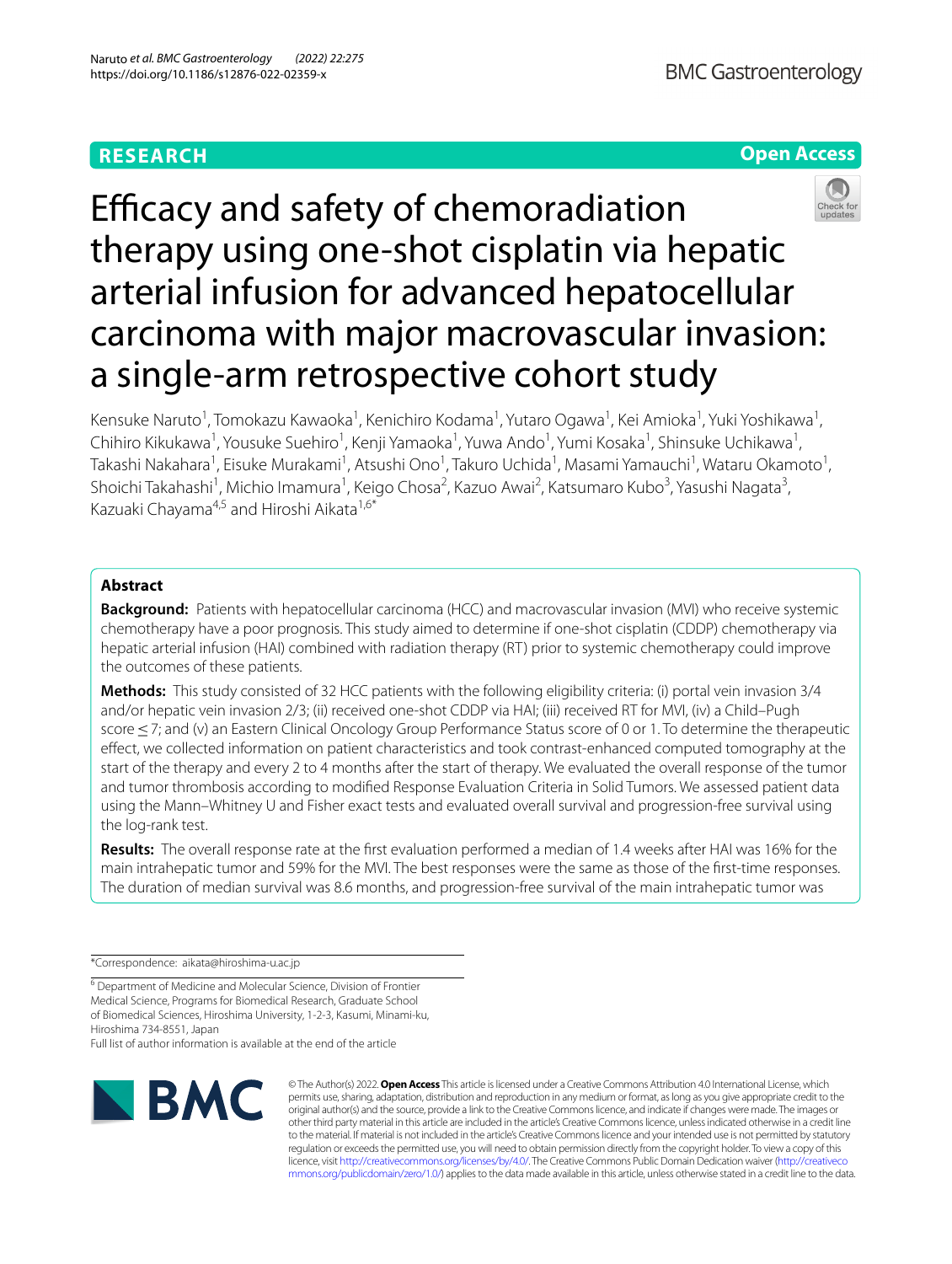3.2 months. Predictive factors for overall survival were the relative tumor volume in the liver and the frst therapeutic response of MVI. There were no severe adverse events or radiation-induced hepatic complications.

**Conclusions:** One-shot CDDP via HAI and RT were well tolerated and showed immediate and favorable control of MVI. Thus, this combination shows potential as a bridging therapy to systemic chemotherapy.

**Keywords:** Hepatocellular carcinoma, Macrovascular invasion, Hepatic arterial infusion chemotherapy, Radiation therapy

## **Introduction**

In global cancer statistics, hepatocellular carcinoma (HCC) is a leading cause of cancer-related death [\[1](#page-8-0)]. Furthermore, the prognosis of HCC patients with macrovascular invasion (MVI) is poor [\[2](#page-8-1)]. HCC frequently occurs in patients with chronic hepatitis or liver cirrhosis due to hepatitis B or C viral infection, alcohol use, nonalcoholic steatohepatitis, or diabetes  $[3]$  $[3]$ . The survival of patients with HCC has improved with the development of diagnostic modalities and progress in treatment options, such as radical surgical resection, radiofrequency ablation, microwave ablation, percutaneous ethanol injection [[4,](#page-8-3) [5\]](#page-8-4), and transcatheter arterial chemoembolization  $[6, 6]$  $[6, 6]$ [7\]](#page-8-6), radiation therapy (RT) [\[8](#page-8-7)], chemotherapy via hepatic arterial infusion (HAI), and multiple molecular targeting agents including immune checkpoint inhibitors [\[9](#page-8-8), [10\]](#page-8-9). However, the prognosis of patients with advanced HCC, especially those with advanced MVI, remains poor [[11–](#page-8-10)[21](#page-8-11)].

Systemic chemotherapy, such as the combination of atezolizumab plus bevacizumab (atezo+beva), is efective for patients with advanced HCC [[10,](#page-8-9) [22,](#page-8-12) [23\]](#page-9-0) and for patients with HCC with portal vein invasion (Vp), but the overall survival (OS) of patients with Vp was less than that of patients without  $Vp$  [\[23](#page-9-0)[–25](#page-9-1)]. The poor prognosis of patients with Vp is a result of major MVI that causes deterioration in the preserved hepatic function and portal hypertension, and interferes with the administration of chemotherapy  $[10]$ . However, atezo+beva take 2.8 months to obtain a response, and 20% of the recipients of these agents are non-responders [[23–](#page-9-0)[25\]](#page-9-1).

Thus, we aimed for a better outcome for patients with advanced HCC with the use of one-shot cisplatin (CDDP) via HAI plus RT to obtain rapid control of MVI before the administration of systemic chemotherapy. HAI, used for either continual infusion via an implanted reservoir system or to administer one-shot CDDP, remains insufficient by itself to control MVI. Therefore, we attempted to examine the efects of combining one-shot CDDP via HAI with RT for patients with MVI.

Previously we reported the effects of treating HCC patients by combining CDDP administered via an implanted reservoir system with RT [[26–](#page-9-2)[31](#page-9-3)]; however, there were complications with the implanted reservoir system. Moreover, only a few studies are available that address one-shot CDDP via HAI combined with RT. Therefore, this study aimed to evaluate the safety and efficacy of one-shot CDDP via HAI combined with RT for patients before systemic chemotherapy.

# **Materials and methods**

# **Patients**

In this single-arm retrospective cohort study, patients with HCC were treated with one-shot CDDP via HAI plus RT for severe MVI. Severe MVI contains the tumor thrombus in the hemilobar branch of the portal vein (Vp3), the tumor thrombus in the main trunk or bilobar branches of the portal vein (Vp4), tumor thrombus in the main trunk of left hepatic vein, middle hepatic vein, or right hepatic vein (Vv2), and the tumor thrombus in inferior vena cava (Vv3).

The patients who met the following criteria were enrolled: (i) presence of Vp3–4 or Vv2–3, (ii) Child–Pugh score of 5–7, (iii) Eastern Clinical Oncology Group Performance Status score of 0–1, (iv) no history of systemic therapy, and (v) HAI performed from September 2004 to September 2020. This study was approved by the Institutional Review Board of Hiroshima University Hospital, and was based on the ethical principles of the Declaration of Helsinki 7th version in 2013 (project identifcation code number: E-968). Detailed written informed consent was obtained from each patient for each treatment.

# **Therapeutic protocol**

#### *HAI*

In Japan, chemotherapy via HAI with single bolus injection of CDDP (one-shot CDDP) is a common treatment option for HCC patients with MVI. The effectiveness of one-shot HAI has been previously reported [\[30\]](#page-9-4). The patients were administered CDDP at a dose of 65 mg/  $m<sup>2</sup>$  (maximum dose, 100 mg/m<sup>2</sup>) at a rate of 2 mL/min through a percutaneous catheter into the entire liver. The dose was decreased by 75% if the patient's estimated glomerular filtration rate was  $< 60 \text{ mg/min}/1.73 \text{ m}^2$ . When CDDP was infused into a part of the liver, the dose was adjusted roughly by the proportion of the tumor volume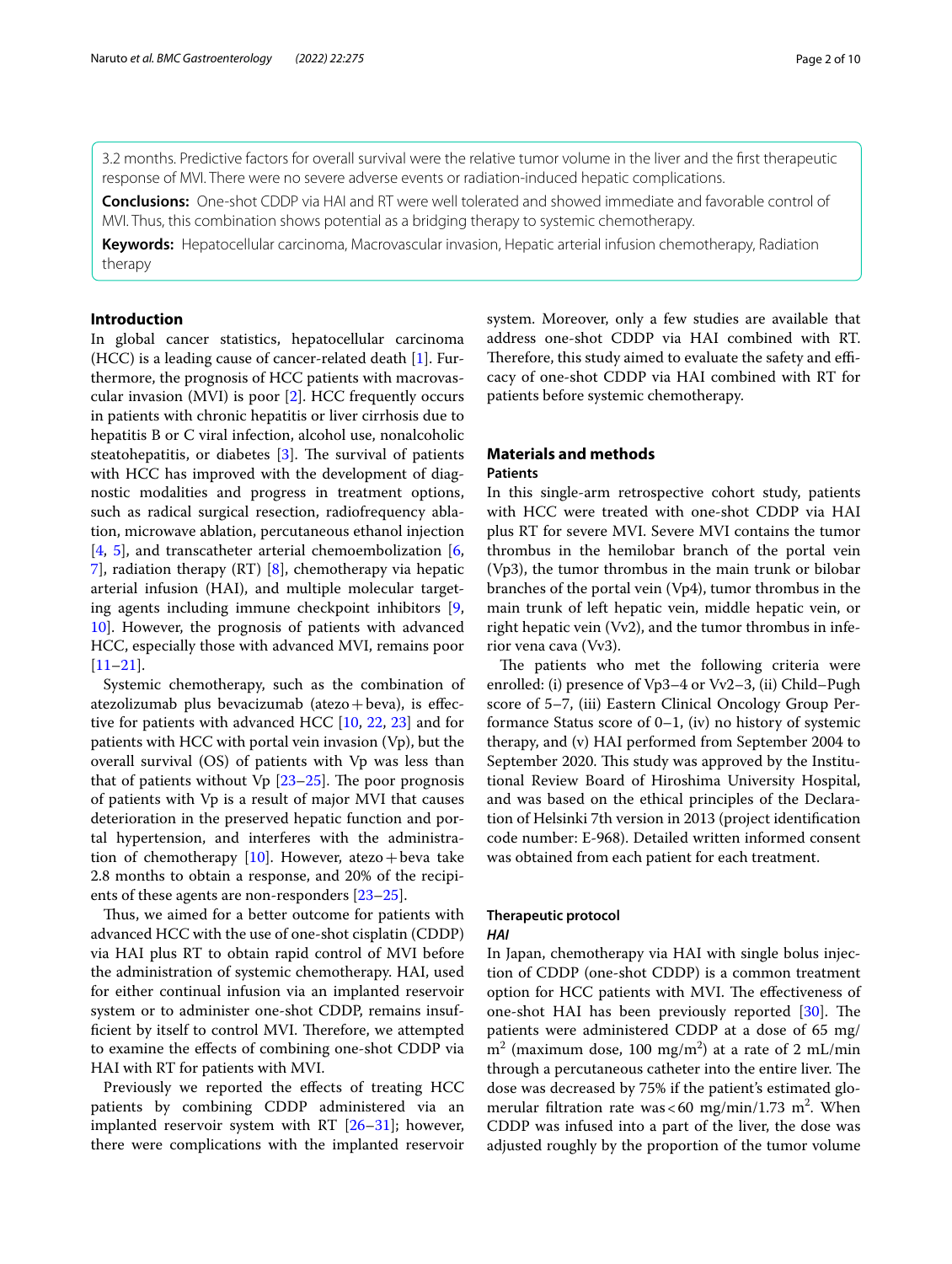in the liver, which was determined via computed tomography (CT) images. Adequate hydration was also ensured both before and after the administration of CDDP to prevent CDDP-induced renal dysfunction.

#### *RT for MVI*

Every study patient was administered three-dimensional conformal radiation therapy (3D-CRT) concomitantly with one-shot CDDP via HAI. The treatments were administered in the Division of Radiation Oncology at our hospital  $[21]$  $[21]$ . The treatment protocol was as follows: 3D–CRT was performed with 18, 10, or 6 MV high-energy photon beams that were delivered by a linear accelerator (CLINAC 2300 C/D or CLINAC iX linear accelerator; Varian Medical Systems Inc., Palo Alto, CA, USA) using the 3D conformal technique. Planning CT was used to determine the total volume of the tumor involved in the MVI. The clinical target volume was established as the gross tumor volume plus the intrahepatic tumor volume in the basal portion of the MVI. The planning target volume comprised the clinical target volume plus a 10–20-mm margin in all directions to account for internal motion and set-up errors. Data consisting of the outlined target volume; total volume of liver tissue; and volume of at-risk structures, including the spinal cord, both kidneys, and nearby targets of the intestinal tract; were transferred to the treatment planning system (Pinnacle 3; Philips Medical Systems, Eindhoven, the Netherlands) with reference to the diagnostic contrastenhanced CT images. The irradiation dose was 39 Gy depending on the volume of normal tissue and liver function, with 95% of the planning target volume receiving at least 95% of the irradiation dose.

#### **Assessment of treatment efficacy**

The therapeutic effectiveness was evaluated according to changes in tumor volume. The response to treatment was assessed by contrast-enhanced CT. The baseline CT image was taken before HAI. The image for the firsttime evaluation was taken after the completion of RT for MVI and then every 2–3 months for follow-up. Especially in the case of hypervascular tumors such as HCC, a decrease in tumor volume during the arterial phase, as determined by contrast-enhanced CT, often indicates a decrease in tumor activity prior to tumor necrosis. Thus, response was determined according to the modifed Response Evaluation Criteria in Solid Tumors (mRE-CIST) [\[32\]](#page-9-5). According to mRECIST, the therapeutic efect of the treatment on MVI was determined by measuring the longest diameter and the degree of contrast of the MVI.1. We also evaluated the response based on RECIST 1.1.

## **Evaluation of treatment‑related adverse events**

Assessment of safety included documentation of adverse drug reactions at each physical examination, measurement of vital signs, and examination of clinical laboratory data. Adverse drug reactions were defned according to the National Cancer Institute Common Terminology Criteria for Adverse Events (NCI-CTCAE) v5.0 ([http://ctep.](http://ctep.cancer.gov/protocolDevelopment/electronic_applications/docs/ctcaev3.pdf) [cancer.gov/protocolDevelopment/electronic\\_applicatio](http://ctep.cancer.gov/protocolDevelopment/electronic_applications/docs/ctcaev3.pdf) [ns/docs/ctcaev3.pdf\)](http://ctep.cancer.gov/protocolDevelopment/electronic_applications/docs/ctcaev3.pdf).

Radiation-induced liver disease (RILD) was divided into "classical" and "non-classical" RILD [\[33](#page-9-6)]. The endpoint of non-classical RILD was described in patients with poor liver function. Classical RILD, which usually occurs between 2 weeks and 3 months after irradiation, involves anicteric hepatomegaly and ascites, and elevation of the alkaline phosphatase level to at least twofold the upper limit of normal or the pretreatment value in the absence of tumor progression. Classical RILD can occur in patients with good liver function. Non-classical RILD, which usually occurs between 1 week and 3 months after irradiation, involves elevation of the alkaline phosphatase level to greater than fvefold the upper limit of normal. Furthermore, it involves CTCAE grade 4 in patients with a baseline value greater than fvefold the upper limit of normal within 3 months after the completion of RT, or a decrease in liver function (defned by an increase in the Child–Pugh score of>2 points), in the absence of classical RILD.

#### **Statistical analysis**

The Mann–Whitney U test and the Fisher exact test were used for statistical analysis of patient characteristics. Overall survival (OS) was calculated based on the initial date of therapy. Progression-free survival (PFS) was calculated based on the dates of the initial therapy and the diagnosis of progressive disease (PD). These parameters were plotted and assessed by the Kaplan–Meier life-table method, and diferences in survival between subgroups were evaluated by the log-rank test. Multivariate analysis of predictors of OS was assessed by binomial logistic regression with backward elimination according to the *p* value. *P*<0.10 was considered to demonstrate a tendency, whereas  $p < 0.05$  was considered to be statistically signifcant. EZR (Saitama Medical Center, Jichi Medical University, Saitama, Japan), which is a graphical user interface for  $R$  (The  $R$  Foundation for Statistical Computing, Vienna, Austria) was used for statistical analysis. EZR is a modifed version of R Commander that was created to add statistical functions that are frequently used in biostatistics [\[34\]](#page-9-7).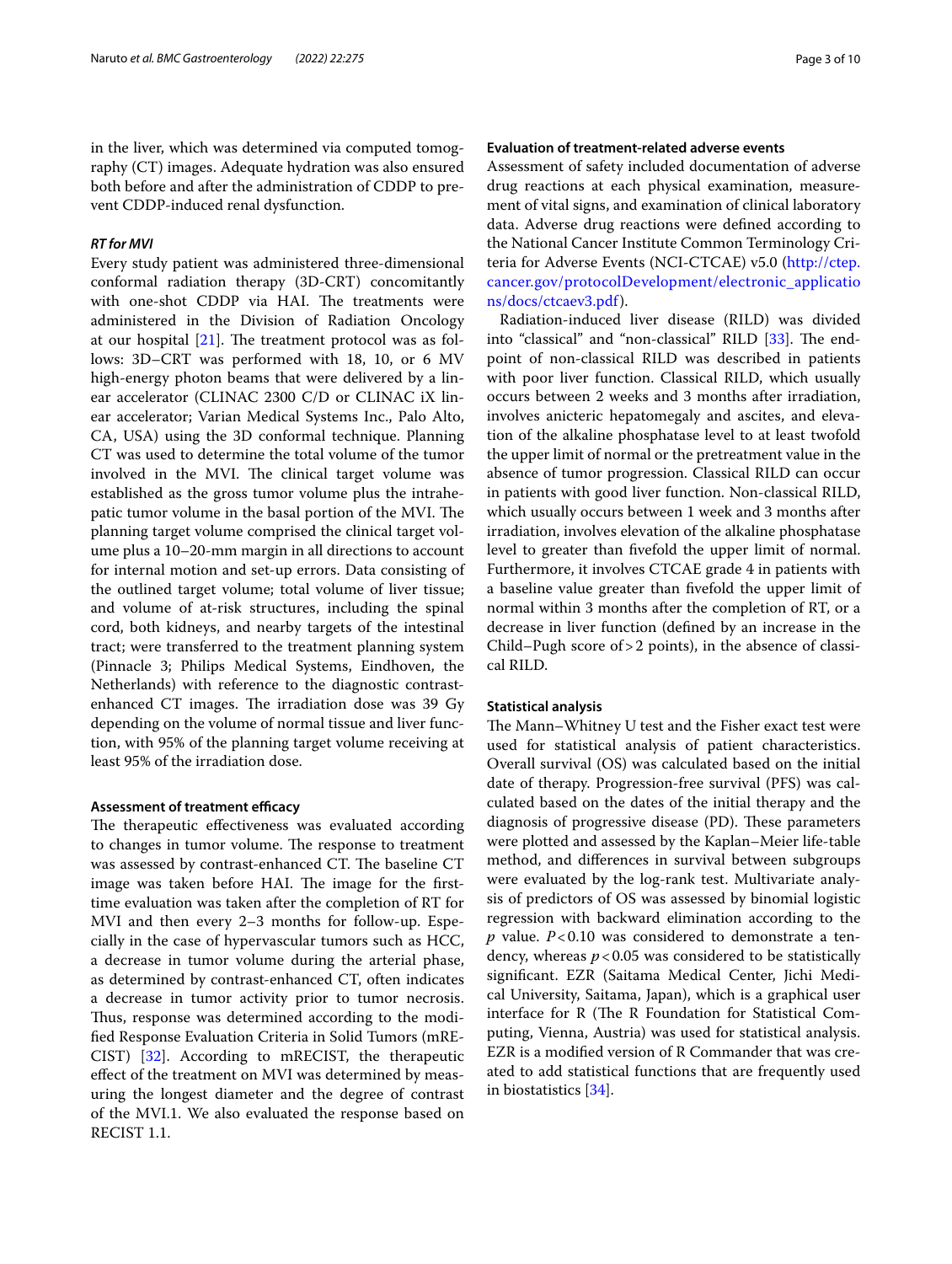<span id="page-3-0"></span>**Table 1** Clinical characteristics of patients who received oneshot CDDP via HAI plus RT

| <b>Characteristics</b>                                    | Median (range) or<br>number of patients |
|-----------------------------------------------------------|-----------------------------------------|
| Age (years)                                               | 69.5 (40-85)                            |
| Gender (male/female)                                      | 28/4                                    |
| ECOG-Performance Status (0/1)                             | 25/7                                    |
| Etiology (HBV/HCV/HBV + HCV/other)                        | 9/10/1/12                               |
| Total bilirubin (mg/dL)                                   | $0.9(0.4 - 1.5)$                        |
| Albumin (g/dL)                                            | $3.5(2.6-4.6)$                          |
| Prothrombin consumption test (%)                          | $86.0(6.2 - 111)$                       |
| Child-Pugh score (5/6/7)                                  | 9/10/13                                 |
| AI BI score                                               | $-2.17(-3.24-1.28)$                     |
| mALBI grade (1/2a/2b/3)                                   | 5/7/19/1                                |
| Size of liver tumor (mm)                                  | 103.2 (36-185)                          |
| Number of intrahepatic tumors ( $< 4/ \ge 4$ )            | 18/14                                   |
| Relative tumor volume in the liver<br>$(<50\%/\geq 50\%)$ | 19/13                                   |
| Vp(3/4)                                                   | 13/15                                   |
| Vv (0/1/2/3)                                              | 27/1/1/3                                |
| Extrahepatic spread (without/with)                        | 22/10                                   |
| HCC stage (III/IVa/IVb) <sup>a</sup>                      | 4/6/22                                  |
| BCLC stage (A/B/C)                                        | 0/0/32                                  |
| Alpha-fetoprotein (ng/mL)                                 | 713.2 (1.3-3,686,000)                   |
| Des-y-carboxy prothrombin (mAU/mL)                        | 10,039 (36-327,600)                     |
| Additional systemic therapy (with/without)                | 23/9                                    |

The clinical characteristics of the HCC patients with MVI who received oneshot CDDP chemotherapy via HAI plus RT. *HCC* hepatocellular carcinoma; *MVI* macrovascular invasion; *HAI* hepatic arterial infusion; *CDDP* cisplatin; *HAI* hepatic arterial infusion; *RT* radiation therapy; *ECOG-Performance Status* Eastern Cooperative Oncology Group Performance Status; *HBV* hepatitis B virus; *HCC* hepatocellular carcinoma; *HCV* hepatitis C virus; ALBI score = log<sub>10</sub>([totalbilirubin(mg/dL)]\*17.1\*0.66−[albumin(g/dL)]\*10\*0.085; mALBI grade 1: 2a: 2b: 3=ALBI score≤ −2.6:> −2.6 to< −2.27:≥ −2.27 to≤ −1.39:> −1.39; *Vp* portal vein invasion; *Vv* venous invasion; *BCLC stage* Barcelona Clinic liver cancer stage

<sup>a</sup> According to the Liver Cancer Study Group of Japan

## **Results**

#### **Patient clinical characteristics at the start of HAI**

A total of 32 patients were enrolled in this retrospective cohort study. The characteristics of the patients and clinical data at the time of initial treat-ment are summarized in Table [1](#page-3-0). The median age of the patients was 69.5 years (range, 40–85 years), and 28 patients were male. Child–Pugh scores of 5, 6, and 7 were noted in 9 (28%), 10 (31%), and 13 (41%) patients, respectively. Regarding the etiology of HCC, 9 and 10 patients were positive for hepatitis B surface antigen and hepatitis C virus antibodies, respectively; and 1 patient was positive for both viruses. The relative tumor volume in the liver was < 50% in 19 (59%) patients. The median liver tumor size was 103 mm (range, 36–185 mm). The number of patients with HCC with Vp4 was 15 (47%), and those with Vp3 was 13 (41%). A total of 10 patients (31%) had extrahepatic metastases. The median alpha-fetoprotein (AFP) level was 713.2 ng/mL (range, 1.3–3,686,000 ng/mL). The median des-γ-carboxy prothrombin level was 10,039 mAU/mL (range, 36–327,600 ng/mL). A total of 23 patients received additional systemic therapy (median 1.5 month after HAI); 6 received sorafenib, and 13 received lenvatinib, and 4 received investigational agents such as pembrolizumab and the combination of durvalumab and tremelimumab. Four of 13 patients with Child–Pugh score 7 points (30%) had met the conditions for use of systemic chemotherapy.

#### **Overall response rate to HAI and RT**

Based on mRECIST criteria, which evaluates changes in volume as determined by contrast-enhanced CT, the best overall response rate (ORR) was 16%. The best ORRs of tumor involved in MVI and the main tumor were 59% and 16%, respectively. The disease control rates (DCR) of tumor involved in MVI and the main tumor were 97% and 41%, respectively. The complete response  $(CR)$ , partial response (PR), stable disease (SD), and progressive disease (PD) rates of the frst-time response assessment (median 1.4 month) of the MVI were 0%, 59%, 28%, and 3%, respectively; and those of the main tumor were 0%, 16%, 25%, and 59%, respectively (Table [2](#page-4-0)a).

The response based on RECIST v1.1 of the first-time response assessment of the MVI were 0%, 25%, 72%, and 3%, respectively; and those of the main tumor were 0%, 9%, 32%, and 59%, respectively. The best response of the MVI were 0%, 56%, 43%, and 3%, respectively; and those of the main tumor were 0%, 16%, 25%, and 59%, respectively. (Table [2](#page-4-0)b).

#### **OS and factors afecting OS**

The median OS time of the study patients was 8.6 months (Fig. [1A](#page-4-1)). Univariate analysis identifed the following as signifcant factors predicting unfavorable OS: relative tumor volume in the liver > 50% ( $p = 0.013$ ), AFP $\geq$ 400 ng/mL ( $p$ =0.048), and SD as the first-time response of tumor in the MVI ( $p=0.002$ ). Extrahepatic spread ( $p=0.077$ ) showed a tendency for unfavorable OS.

By multivariate analysis, relative tumor volume in the liver  $\geq$  50% (odds ratio [OR], 4.501; 95% confidence interval [CI], 1.61–12.59;  $p=0.041$ ) and the first-time response of tumor in the MVI as PD or SD (OR, 7.396; 95% CI, 2.639–20.72; *p*<0.001) remained signifcant and independent factors for predicting poor OS (Fig. [2](#page-5-0)A, [B](#page-5-0); and Table [3\)](#page-5-1).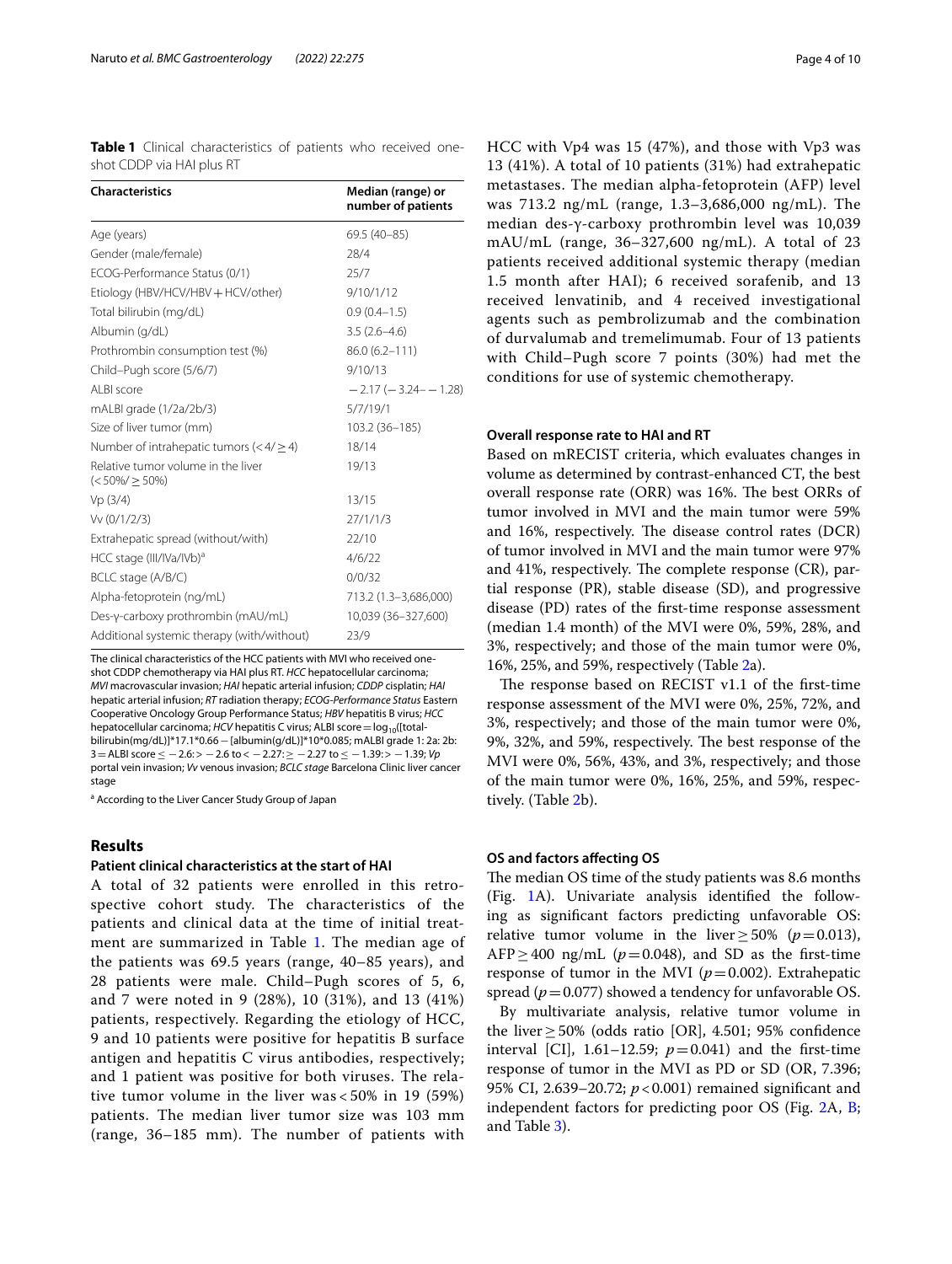|            | $HAI + RT (n = 32)$                     |                   |         |               |                     |              |
|------------|-----------------------------------------|-------------------|---------|---------------|---------------------|--------------|
|            | First-time response (median, 1.4 month) |                   |         | Best response |                     |              |
|            | Whole tumor                             | <b>Main tumor</b> | MVI     | Whole tumor   | <b>Main tumor</b>   | MVI          |
| (a)        |                                         |                   |         |               |                     |              |
| <b>CR</b>  | 0                                       | 0                 | $\circ$ | 0             | $\mathsf{O}\xspace$ | 0            |
| PR         | 16(5)                                   | 16(5)             | 59 (19) | 16(5)         | 16(5)               | 59 (19)      |
| <b>SD</b>  | 25(8)                                   | 25(8)             | 28 (12) | 25(8)         | 25(8)               | 28(12)       |
| PD         | 59 (19)                                 | 59 (19)           | 3(1)    | 59 (19)       | 59 (19)             | 3(1)         |
| <b>ORR</b> | 16(5)                                   | 16(5)             | 59 (19) | 16(5)         | 16(5)               | 59 (19)      |
| <b>DCR</b> | 41(13)                                  | 41(13)            | 97(31)  | 41(13)        | 41(13)              | 97(31)       |
| (b)        |                                         |                   |         |               |                     |              |
| <b>CR</b>  | 0                                       | 0                 | $\circ$ | $\circ$       | $\mathbf 0$         | $\mathbf{0}$ |
| PR         | 9(3)                                    | 9(3)              | 25(8)   | 16(5)         | 16(5)               | 56 (18)      |
| <b>SD</b>  | 32(10)                                  | 32(10)            | 72(23)  | 25(8)         | 25(8)               | 43 (13)      |
| PD         | 59 (19)                                 | 59 (19)           | 3(1)    | 59 (19)       | 59 (19)             | 3(1)         |
| <b>ORR</b> | 9(3)                                    | 9(3)              | 25(8)   | 16(5)         | 16(5)               | 56 (18)      |
| <b>DCR</b> | 41 (13)                                 | 41 (13)           | 97(31)  | 41 (13)       | 41 (13)             | 97(31)       |

<span id="page-4-0"></span>**Table 2** a. Responses of tumor in MVI and main tumor to one-shot CDDP chemotherapy plus RT, as assessed by mRECIST. b Responses of tumor in MVI and main tumor to one-shot CDDP chemotherapy plus RT, as assessed by RECIST 1.1

The best and frst-time response of tumor in MVI and main tumor to one shot CDDP chemotherapy via HAI plus RT, as assessed by mRECIST and RECIST 1.1. The median period of the frst-time response was assessed was 1.4 months from HAI. Data are presented as percentages (numbers). *MVI* macrovascular invasion; *CDDP* cisplatin; *RT* radiation therapy; *CR* complete response; *PR* partial response; *SD* stable disease; *PD* progressive disease; *ORR* overall response rate; *DCR* disease control rate; *mRECIST* modifed Response Evaluation Criteria in Solid Tumors



#### <span id="page-4-1"></span>**PFS and factors afecting PFS**

The median PFS time was 3.2 months (Fig. [1B](#page-4-1)). Univariate analysis identifed relative tumor volume in the liver of≥50% (*p*<0.001) as a signifcant predictor of poor PFS. By multivariate analysis, relative tumor volume in the liver of≥50% (OR, 2.79; 95% CI, 1.247–6.243; *p*=0.013) remained a signifcant and independent factor for predicting unfavorable PFS (Table [4\)](#page-6-0).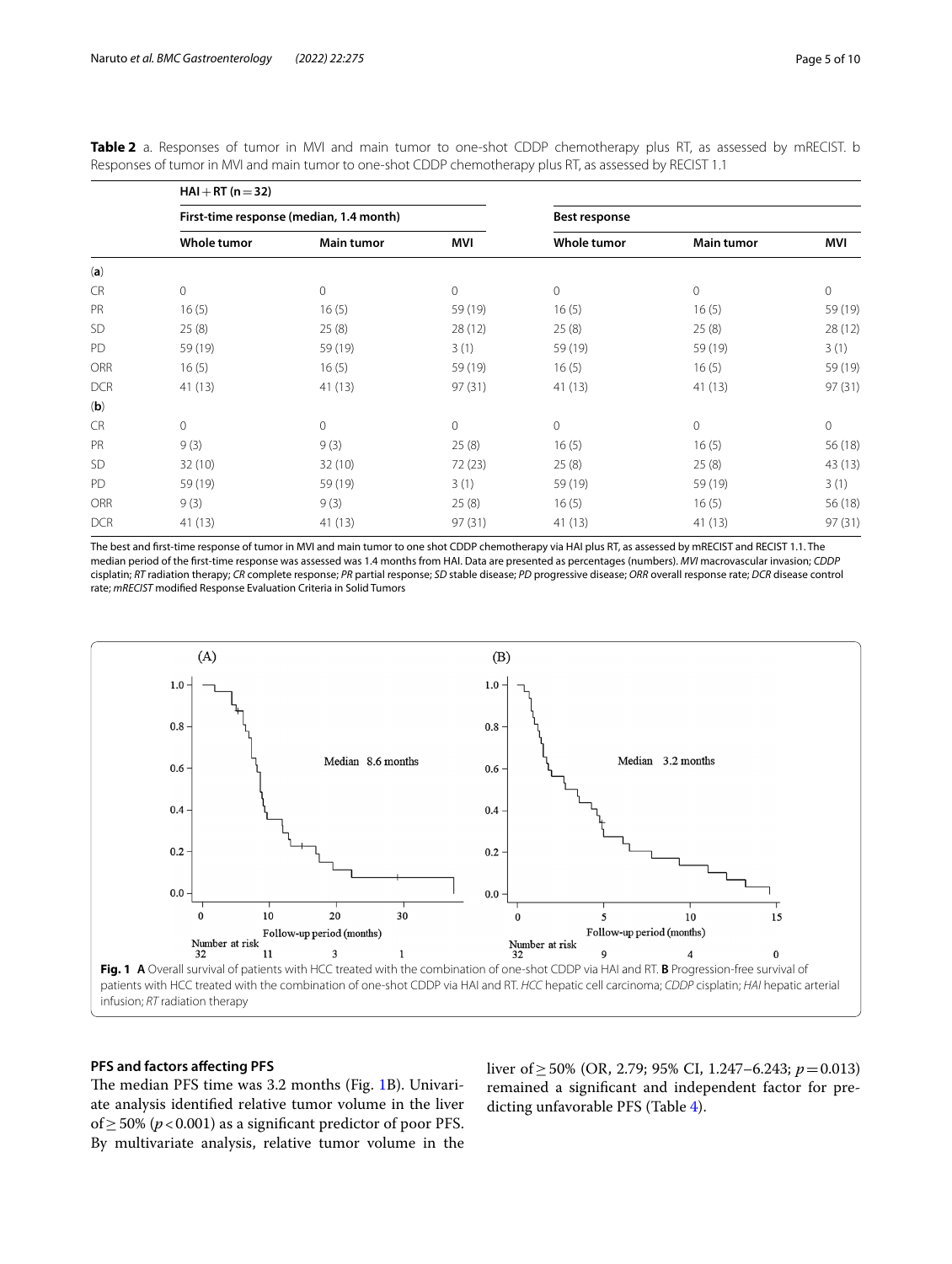

<span id="page-5-1"></span><span id="page-5-0"></span>

|  | <b>Table 3</b> Risk factors of overall survival in HCC patients with MVI who received one-shot CDDP plus RT |  |  |  |  |  |  |  |  |  |  |  |
|--|-------------------------------------------------------------------------------------------------------------|--|--|--|--|--|--|--|--|--|--|--|
|--|-------------------------------------------------------------------------------------------------------------|--|--|--|--|--|--|--|--|--|--|--|

| Parameter                                               | Univariate analysis<br>p value | <b>Multivariate analysis</b> |                |         |  |
|---------------------------------------------------------|--------------------------------|------------------------------|----------------|---------|--|
|                                                         |                                | <b>OR</b>                    | 95% CI         | p value |  |
| Age ( $\geq 65 / < 65$ years)                           | 0.303                          |                              |                |         |  |
| Gender (female/male)                                    | 0.599                          |                              |                |         |  |
| Etiology (with viral hepatitis/without viral hepatitis) | 0.528                          |                              |                |         |  |
| ECOG-Performance Status ( $0/\geq 1$ )                  | 0.924                          |                              |                |         |  |
| Albumin ( $\geq$ 3.5/ < 3.5 g/dL)                       | 0.692                          |                              |                |         |  |
| Prothrombin consumption test ( $\geq$ 70%/ < 70%)       | 0.789                          |                              |                |         |  |
| Child-Pugh score ( $6 \ge 75$ )                         | 0.619                          |                              |                |         |  |
| mALBI grade ( $\geq$ 2b/ $\leq$ 2a)                     | 0.129                          |                              |                |         |  |
| Diameter of main tumor ( $\geq$ 70/ < 70 mm)            | 0.11                           |                              |                |         |  |
| Number of tumors in the liver $(>4/4)$                  | 0.478                          |                              |                |         |  |
| Relative tumor volume in the liver ( $\geq$ 50%/ < 50%) | 0.011                          | 4.501                        | $1.61 - 12.59$ | 0.041   |  |
| Vp(3/4)                                                 | 0.801                          |                              |                |         |  |
| Vv (with/without)                                       | 0.539                          |                              |                |         |  |
| Extrahepatic spread (with/without)                      | 0.077                          |                              |                | 0.367   |  |
| Alpha-fetoprotein ( $\geq$ 400/ < 400 ng/mL)            | 0.048                          |                              |                | 0.403   |  |
| Des-y-carboxy prothrombin ( $\geq$ 400/ < 400 mAU/mL)   | 0.694                          |                              |                |         |  |
| First response of MVI (SD or PD/CR or PR)               | 0.002                          | 7.396                        | 2.639-20.72    | < 0.001 |  |

Univariate and multivariate analysis of risk factor of overall survival in HCC patients with MVI who received one-shot CDDP chemotherapy via HAI plus RT. *HCC* hepatocellular carcinoma; *MVI* macrovascular invasion; *CDDP* cisplatin; *RT* radiation therapy; *OR* odds ratio; *CI* confdence interval; *ECOG-Performance Status* Eastern Cooperative Oncology Group Performance Status; ALBI score= log10([total-bilirubin(mg/dL)]\*17.1\*0.66−[albumin(g/dL)]\*10\*0.085; mALBI grade 1: 2a: 2b: 3=ALBI score ≤ −2.6:> −2.6 to < −2.27: ≥ −2.27 to ≤ −1.39:> −1.39; *Vp* portal vein invasion; *Vv* venous invasion; *SD* stable disease; *PD* progressive disease; *CR* complete response; *PR* partial response; *HAI* hepatic arterial infusion

## **Treatment‑related adverse events**

Treatment-related toxicities were observed in 16 of 32 patients (50%) from the time of HAI to the time of

the second response evaluation (median 4.3 month). Whether AEs were present or not, we tried to maintain each patient's condition. Common adverse events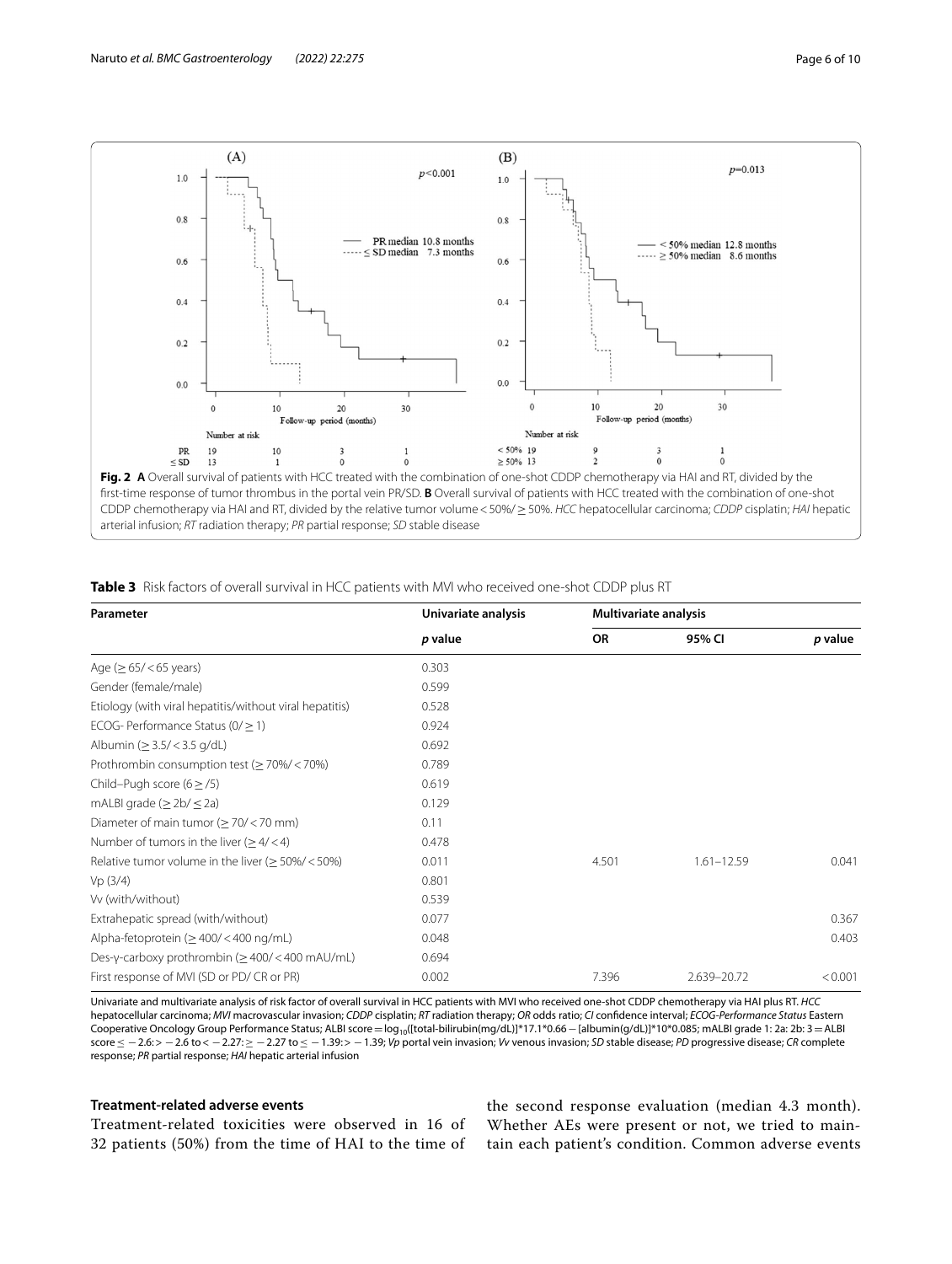<span id="page-6-0"></span>

| Table 4 Risk factors predicting progression-free survival in HCC patients with MVI who received one-shot CDDP plus RT |  |
|-----------------------------------------------------------------------------------------------------------------------|--|
|-----------------------------------------------------------------------------------------------------------------------|--|

| Parameter                                               | Univariate analysis | Multivariate analysis |             |         |  |
|---------------------------------------------------------|---------------------|-----------------------|-------------|---------|--|
|                                                         | p value             | <b>OR</b>             | 95% CI      | p value |  |
| Age ( $\geq 65 / < 65$ years)                           | 0.753               |                       |             |         |  |
| Gender (female/male)                                    | 0.269               |                       |             |         |  |
| Etiology (with viral hepatitis/without viral hepatitis) | 0.991               |                       |             |         |  |
| ECOG-PS $(0/\geq 1)$                                    | 0.799               |                       |             |         |  |
| Albumin ( $\geq$ 3.5/ < 3.5 g/dL)                       | 0.838               |                       |             |         |  |
| Prothrombin consumption test ( $\geq$ 70%/ < 70%)       | 0.619               |                       |             |         |  |
| Child-Pugh score $(≥ 6/5)$                              | 0.375               |                       |             |         |  |
| mALBI grade ( $\geq$ 2b/ $\leq$ 2a)                     | 0.505               |                       |             |         |  |
| Diameter of main tumor ( $\geq$ 70/ < 70 mm)            | 0.479               |                       |             |         |  |
| Number of tumors in the liver ( $\geq 4$ /<4)           | 0.201               |                       |             |         |  |
| Relative tumor volume in the liver ( $\geq$ 50%/ < 50%) | 0.009               | 2.79                  | 1.247-6.243 | 0.013   |  |
| Vp(3/4)                                                 | 0.949               |                       |             |         |  |
| Vv (with/without)                                       | 0.713               |                       |             |         |  |
| Extrahepatic spread (with/without)                      | 0.304               |                       |             |         |  |
| Alpha-fetoprotein ( $\geq$ 400/ < 400 ng/mL)            | 0.135               |                       |             |         |  |
| Des-y-carboxy prothrombin ( $\geq$ 400/ < 400 mAU/mL)   | 0.906               |                       |             |         |  |
| Best response of MVI (CR or PR/SD or PD)                | 0.132               |                       |             |         |  |

Univariate and multivariate analysis of risk factor of overall survival in HCC patients with MVI who received one-shot CDDP chemotherapy via HAI plus RT. *HCC* hepatocellular carcinoma; *MVI* macrovascular invasion; *CDDP* cisplatin; *RT* radiation therapy; *OR* odds ratio; *CI* confdence interval; *ECOG-Performance Status* Eastern Cooperative Oncology Group Performance Status; ALBI score=log<sub>10</sub>([total-bilirubin(mg/dL)]\*17.1\*0.66 - [albumin(g/dL)]\*10\*0.085; mALBI grade 1: 2a: 2b: 3 = ALBI score≤ −2.6:> −2.6 to< −2.27:≥ −2.27 to≤ −1.39:> −1.39; *Vp* portal vein invasion; *Vv* venous invasion; *SD* stable disease; *PD* progressive disease; *CR* complete response; *PR* partial response; *HAI* hepatic arterial infusion

<span id="page-6-1"></span>**Table 5** Adverse events after administration of one-shot CDDP via HAI and RT up to the time of the second response evaluation (median 4.3 month), as categorized by NCI-CTCAE v5.0

|                                      | All $(N=32)$ |                  |  |  |
|--------------------------------------|--------------|------------------|--|--|
| Adverse event                        | Any grade    | Grade $> 3$      |  |  |
| Fever                                | 25(8)        | $\left( \right)$ |  |  |
| Aspartate aminotransferase increased | 16(5)        | 0                |  |  |
| Alanine aminotransferase increased   | 12(4)        | 0                |  |  |
| Anorexia                             | 6(2)         | 0                |  |  |
| Elevated ammonia                     | 6(2)         | 0                |  |  |
| Ascites                              | 3(1)         | 0                |  |  |
| Fatigue                              | 3(1)         |                  |  |  |

The adverse events after administration of one-shot CDDP via HAI and RT up to time of the the second response evaluation (median 4.3 month), as categorized by NCI-CTCAE v5.0. Data are presented as percentages (numbers). *CDDP* cisplatin; *HAI* hepatic arterial infusion; *RT* radiation therapy; *NCI-CTCAE* National Cancer Institute Common Terminology Criteria for Adverse Event

were fever (25%, 8 cases), elevated transaminase level (16%, 5 cases), anorexia (6%, 2 cases), elevated ammonia level (6%, 2 cases), ascites (3%, 1 case), and general fatigue (3%,1 case). The adverse events in this study were categorized as CTCAE v5.0 grades 1 or 2. None of the patients who received chemotherapy via HAI and RT for advanced HCC with MVI developed hepatic failure that met the criteria for classical or nonclassical RILD (Table [5\)](#page-6-1).

#### **Discussion**

In a previous study, we reported that the combination of HAI via the reservoir system and RT for patients with HCC plus MVI led to improved outcomes [[26,](#page-9-2) [29](#page-9-8)[–31](#page-9-3)]. In this study, we analyzed the clinical outcomes of HCC patients with MVI treated by the combination of oneshot CDDP administered via HAI plus RT. The median OS and PFS times were 8.6 and 3.2 months, respectively. The ORR, evaluated 1.4 months after HAI, was 16% for the main tumor, and 59% for tumor in the MVI. There were no severe adverse events that resulted in discontinuation of the study for any of the patients. Nineteen of 32 patients received additional systemic therapy, which seems to have been well tolerated and resulted in immediate and favorable control of MVI. Since we did not use the implanted reservoir system in this study, there were no adverse events associated with an implanted port and catheter, as we reported in a previous study involving a reservoir system.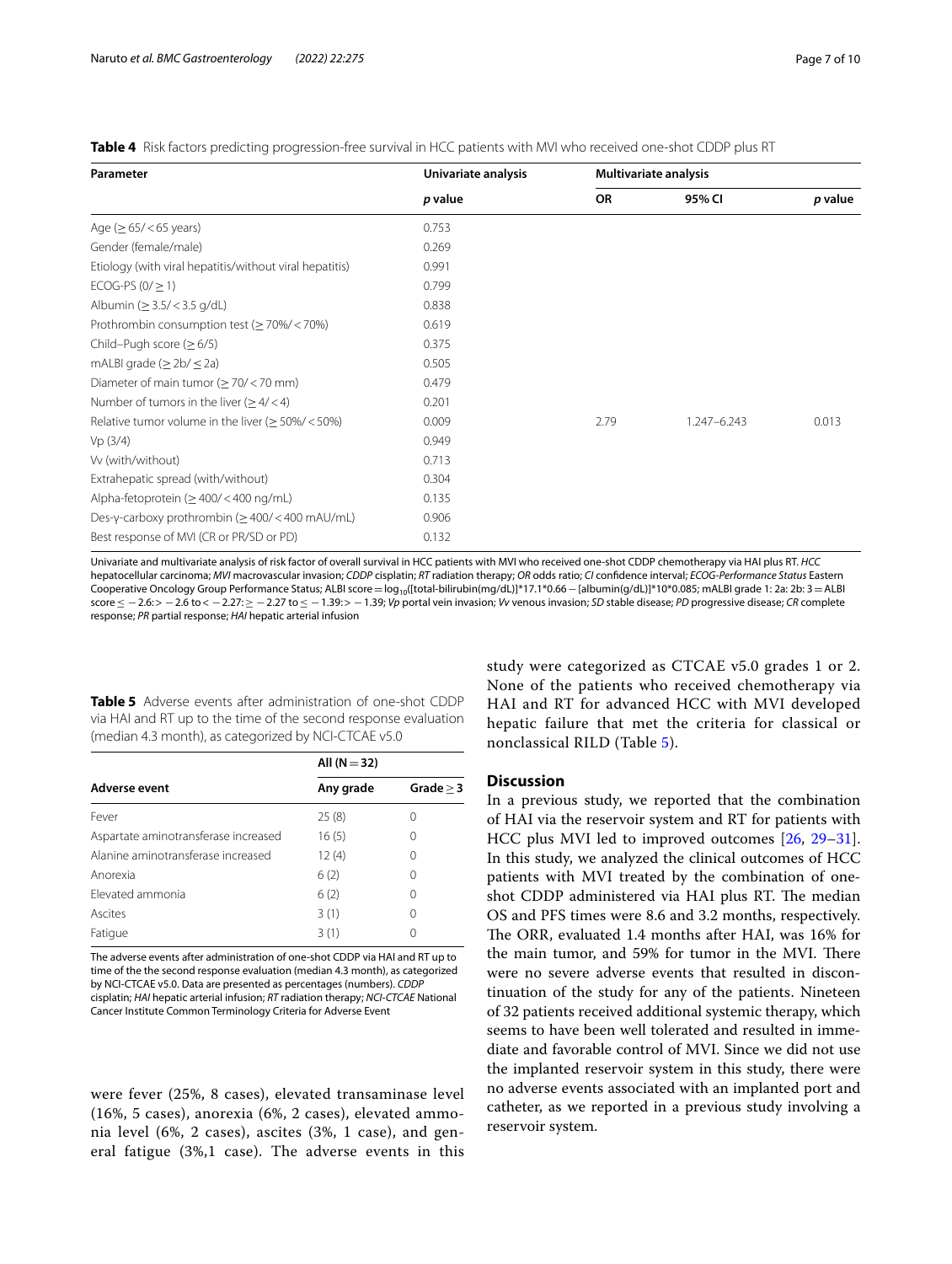HCC is a leading cause of cancer-related death worldwide, and the prognosis of patients with unresectable HCC with major MVI is extremely poor [[1,](#page-8-0) [2\]](#page-8-1). Systemic chemotherapy, such as atezo + beva, is effective for advanced HCC [[10](#page-8-9), [23](#page-9-0)] and for HCC with Vp. However, the prognosis remains poor, with 67% of patients alive 6 months after the initiation of treatment with atezo + beva  $[24, 25]$  $[24, 25]$  $[24, 25]$  $[24, 25]$  $[24, 25]$ . Kudo et al. reported that MVI is a factor leading to poor outcomes in patients with advanced HCC because MVI rapidly worsens flow in the portal vein and leads to liver failure and portal hypertension [[10\]](#page-8-9).

Many studies have reported the efficacy of HAI for treating patients with HCC with portal vein tumor thrombus (PVTT). This HAI regimen was based on 5-fuluolouracil (5-FU) and cisplatin (FP), and infused repeatedly via an implanted catheter and port called a reservoir system. The prospective SILIUS study, which compared sorafenib and HAI with low-dose FP did not show better results than those of the patients treated with sorafenib; however, the subgroup analysis of patients with HCC with Vp4 showed a better outcome than that of patients treated with sorafenib [\[28](#page-9-10)]. Fujino et al. reported that the combination of HAI with 5-FU based regimen and RT showed better ORR for patients with HCC with PVTT than with HAI without RT [[26](#page-9-2)]. Kodama et al. compared the combination of HAI and RT for HCC patients with PVTT and sorafenib without RT and found respective median OS times of 9.9 vs. 5.3 months [[29\]](#page-9-8). Kawaoka et al. compared the outcomes of patients treated with 5-FU regimen administered by HAI and one-shot CDDP administered by HAI and showed a comparison of the ORR and median OS time (9.1 vs. 8.6 months), but there was no statistically signifcant diference [\[30](#page-9-4)]. Kosaka et al. reported that the OS and PFS of 5-FU via HAI and RT for patients with HCC with Vp4 were 12.1 and 4.2 months, respectively, with 19.6% ORR for the main tumor, and 51% ORR for tumor in the MVI [[31](#page-9-3)]. However, there are various problems related to the implanted reservoir system [\[26,](#page-9-2) [29–](#page-9-8)[31\]](#page-9-3). Each type of HAI and RT therapy showed a rapid efect for MVI; on the other hand, there was insufficient overall control of the HCC, especially with large intrahepatic volumes over half of the liver or extrahepatic metastasis. Thus, we should consider the rapid initiation of systemic chemotherapy in patients with such advanced HCC.

The current first choice of systemic chemotherapy is atezo + beva  $[10, 23]$  $[10, 23]$  $[10, 23]$  $[10, 23]$  $[10, 23]$ . The median OS of this combination therapy was 19.2 months, which was longer than the median OS of 13.6 months for the sorafenib group [[23\]](#page-9-0). However, subgroup analysis revealed that the prognosis of HCC patients with Vp4 remains poor; the median OS of Vp4 patients treated with atezo + beva was 7.6 months and that with sorafenib was 5.5 months [\[24](#page-9-9)]. In addition, the median time of response to ate $z_0$ +beva was 2.8 months after initiation, and approximately 20% of patients were non-responders  $[25]$ . Therefore,  $\text{atezo} + \text{beva might increase}$  the risk to improve the MVI and reduce the liver preservation function.

Above all, we suggest that the combination of HAI and RT is important for the rapid control of MVI and as a bridging therapy to systemic chemotherapy. In particular, one-shot CDDP via HAI combined with RT should be a good therapeutic option because problems related to the reservoir system cannot occur.

This study has several limitations. It was a retrospective single-arm study with a small number of patients with a long observation period, during which the diagnosis and treatment of liver diseases has improved. This may have resulted in lead-time bias and length bias. Similarly, as we enrolled HCC patients with major MVI but good liver function, this may have led to over-selection bias. Accumulation of sample cases and further studies such as prospective, multi-arm studies, in addition to systemic reviews, should be considered. We hope that the results of our study warrant further studies.

#### **Conclusion**

The combination of one-shot CDDP chemotherapy via HAI plus RT for patients with HCC and MVI showed rapid control of the MVI. No severe adverse events were observed in this study. Further studies should help to address the poor outcomes of HCC patients with MVI progression who only receive systemic chemotherapy.

#### **Abbreviations**

HCC: Hepatocellular carcinoma; MVI: Macrovascular invasion; CDDP: Cisplatin; HAI: Hepatic arterial infusion; RT: Radiation therapy; atezo + beva: Atezolizumab plus bevacizumab; Vp: Portal vein invasion; OS: Overall survival; Vp3: Tumor thrombus in the hemilobar branch of the portal vein; Vp4: Tumor thrombus in the main trunk or bilobar branches of the portal vein; Vv2: Tumor thrombus in the main trunk of left hepatic vein, middle hepatic vein, or right hepatic vein; Vv3: Tumor thrombus in inferior vena cava; one-shot CDDP: Single bolus injection of CDDP; CT: Computed tomography; 3D-CRT : Three-dimensional conformal radiation therapy; MV: Mega volt; mRECIST: Modifed response evaluation criteria in solid tumors; NCI-CTCAE: National Cancer Institute Common Terminology Criteria for Adverse Event; RILD: Radiation-induced liver damage; PFS: Progression-free survival; PD: Progressive disease; AFP: Alpha-fetoprotein; ECOG-Performance Status: Eastern Cooperative Oncology Group Performance Status; HBV: Hepatitis B virus; HCV: Hepatitis C virus; ALBI score:  $\text{Log}_{10}(\text{[total-bilirubin(mg/dL)]*17.1*0.66-}$ [albumin(g/dL)]\*10\*0.085; mALBI grade 1: 2a: 2b: 3: ALBI score ≤ -2.6: > -2.6 to<-2.27:≥-2.27 to≤-1.39:>-1.39; Vv: Venous invasion; BCLC stage: Barcelona Clinic liver cancer stage; ORR: Overall response rates; DCR: Disease control rates; CR: Complee response; PR: Partial response; SD: Stable disease; OR: Odds ratio; CI: Confdence interval; PVTT: Portal vein tumor thrombus; 5-FU: 5-Fluoluracil; FP: 5-Fluolouracil and cisplatin.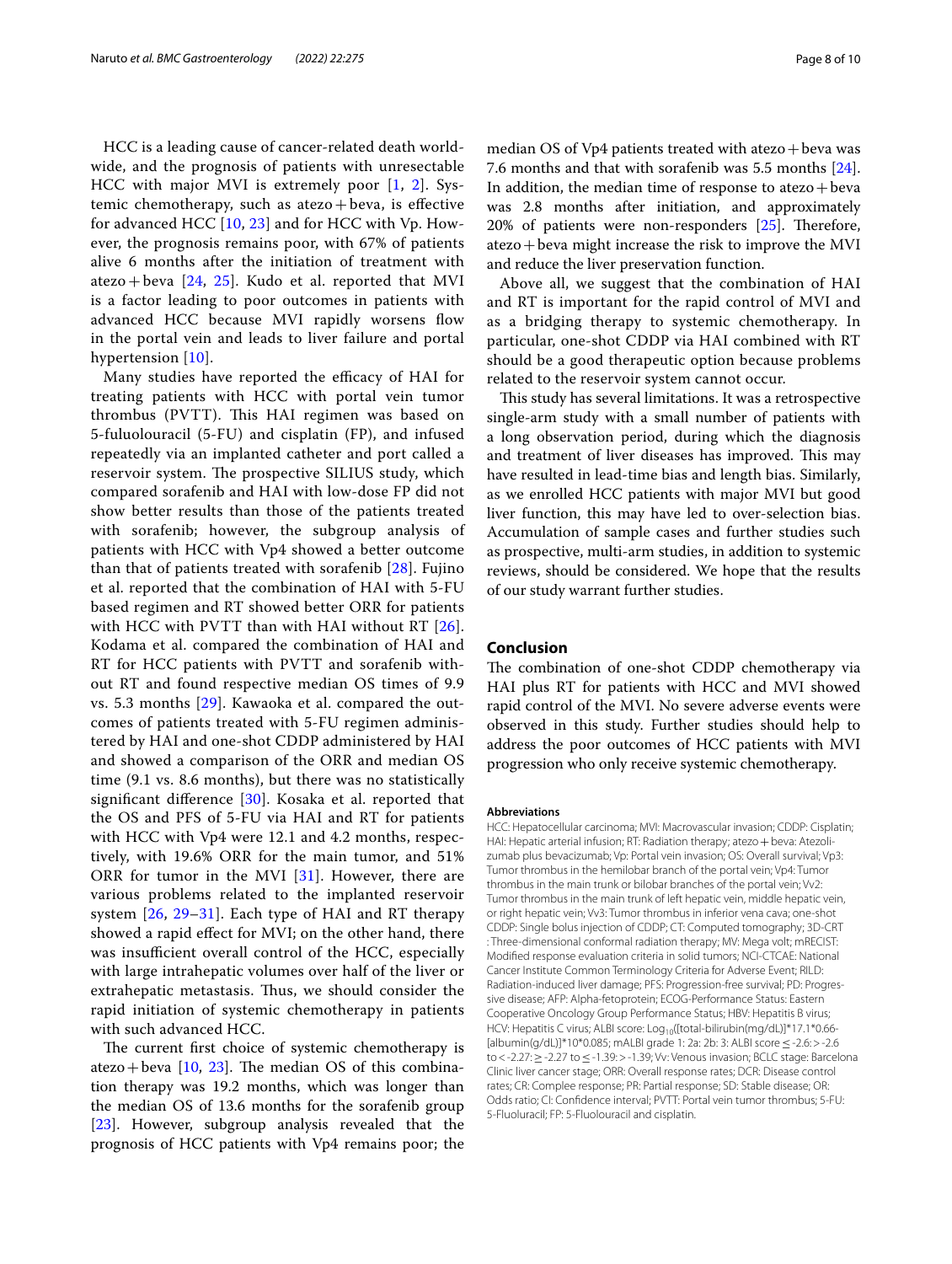#### **Acknowledgements**

Not applicable.

#### **Author contributions**

Study design, data analysis and writing, K.N. and T.K, data acquisition, K.N, statistical analysis, K.N; results review, T.K. and H.A, manuscript revision for important intellectual, H.A. All authors read and approved the fnal manuscript.

#### **Funding**

This research did not receive external funding.

#### **Availability of data and materials**

The datasets generated and analyzed during the current study are not publicly available due to lack of informed consent for public reuse of datasets but are available from the corresponding author on reasonable request for further studies.

#### **Declarations**

#### **Ethics approval and consent to participate**

This study was approved by the Institutional Review Board of Hiroshima University Hospital, and was based on the ethical principles of the Declaration of Helsinki 7th version in 2013 (project identifcation code number: E-968). Detailed written informed consent was obtained from each patient for each treatment.

#### **Consent for publication**

Not applicable.

#### **Competing interests**

Michio Imamura has received honoraria from Bristol‐Myers Squibb and research funding from Bristol‐Myers Squibb. Kazuaki Chayama has received honoraria from MSD K.K., Bristol-Myers Squibb, Gilead Sciences and AbbVie; and research funding from Dainippon Sumitomo Pharma, TORAY, Eisai, Otsuka Pharma, Mitsubishi Tanabe Pharma, Daiichi Sankyo and Bristol-Myers Squibb; and has received research funding from Janssen, Mitsubishi Tanabe, Dainippon Sumitomo, and TORAY. Hiroshi Aikata has received honoraria from Eisai and Bayer. Other authors don't have competing interests.

#### **Author details**

<sup>1</sup> Department of Gastroenterology and Metabolism, Hiroshima University, 1-2-3, Kasumi, Minami-ku, Hiroshima 734-8551, Japan. <sup>2</sup>Diagnostic Radiology, Hiroshima University, 1-2-3, Kasumi, Minami-ku, Hiroshima 734-8551, Japan. 3 <sup>3</sup>Therapeutic Radiology, Institute and Graduate School of Biomedical Sciences, Hiroshima University, 1-2-3, Kasumi, Minami-ku, Hiroshima 734-8551, Japan. 4 Research Center for Hepatology and Gastroenterology, Hiroshima University, 1-2-3, Kasumi, Minami-ku, Hiroshima 734-8551, Japan. <sup>5</sup>Institute of Physical and Chemical Research (RIKEN) Center for Integrative Medical Sciences, 1-7-22, Suehiro, Tsurumi-ku, Yokohama 230-0045, Japan. <sup>6</sup>Department of Medicine and Molecular Science, Division of Frontier Medical Science, Programs for Biomedical Research, Graduate School of Biomedical Sciences, Hiroshima University, 1-2-3, Kasumi, Minami-ku, Hiroshima 734-8551, Japan.

# Received: 6 December 2021 Accepted: 24 May 2022

#### **References**

- <span id="page-8-0"></span>Jemal A, Bray F, Center MM, Ferlay J, Ward E, Forman D. Global cancer statistics. C A Cancer J Clin. 2011;61:69–90.
- <span id="page-8-1"></span>2. Kamangar F, Dores GM, Anderson WF. Patterns of cancer incidence, mortality, and prevalence across fve continents: defning priorities to reduce cancer disparities in diferent geographic regions of the world. J Clin Oncol. 2006;24:2137–50.
- <span id="page-8-2"></span>3. Okita K. Management of hepatocellular carcinoma in Japan. J Gastroenterol. 2006;41:100–6.
- <span id="page-8-3"></span>4. Hasegawa K, Kokudo N, Makuuchi M, Izumi N, Ichida T, Kudo M, et al. Comparison of resection and ablation for hepatocellular carcinoma:

a cohort study based on a Japanese Nationwide Survey. J Hepatol. 2013;58:724–9.

- <span id="page-8-4"></span>5. Rossi S, DiStasi M, Buscarini E, Quaretti P, Garbagnati F, Squassante L, et al. Percutaneous rf interstitial thermal ablation in the treatment of hepatic cancer. A J R Am J Roentgenol. 1996;167:759–68.
- <span id="page-8-5"></span>6. Llovet JM, Real MI, Montaña X, Planas R, Coll S, Aponte J, Barcelona Liver Cancer Group, et al. Arterial embolisation or chemoembolisation versus symptomatic treatment in patients with unresectable hepatocellular carcinoma: a randomised controlled trial. Lancet 2002;359:1734–1739.
- <span id="page-8-6"></span>7. Takayasu K, Arii S, Kudo M, Ichida T, Matsui O, Izumi N, et al. Superselective transarterial chemoembolization for hepatocellular carcinoma. Validation of treatment algorithm proposed by Japanese Guidelines. J Hepatol. 2012;56:886–92.
- <span id="page-8-7"></span>Kim DY, Park W, Lim DH, Lee JH, Yoo BC, Paik SW, et al. Three-dimensional conformal radiotherapy for portal vein thrombosis of hepatocellular carcinoma. Cancer. 2005;103:2419–26.
- <span id="page-8-8"></span>9. Ando E, Yamashita F, Tanaka M, Tanikawa K. A novel chemotherapy for advanced hepatocellular carcinoma with tumor thrombusof the main trunk of the portal vein. Cancer. 1997;79:1890–6.
- <span id="page-8-9"></span>10. Kudo M. A paradigm change in the treatment strategy for hepatocellular carcinoma. Liver Cancer. 2020;9:367–77.
- <span id="page-8-10"></span>11. Cheng AL, Kang YK, Chen Z, Tsao CJ, Qin S, Kim JS, et al. Efficacy and safety of sorafenib in patients in the Asia-Pacifc region with advanced hepatocellular carcinoma: a phase III randomized, double-blind Placebo-Controlled Trial. Lancet Oncol. 2009;10:25–34.
- 12. Abou-Alfa GK, Amadori D, Santoro A, Figer A, De Greve J, Lathia C, et al. Safety and efficacy of sorafenib in patients with hepatocellular carcinoma (HCC) and Child-Pugh A versus B cirrhosis. Gastrointest Cancer Res. 2011;4:40–4.
- 13. Hollebecque A, Cattan S, Romano O, Sergent G, Mourad A, Louvet A, et al. Safety and efficacy of sorafenib in hepatocellular carcinoma: the impact of the Child-Pugh Score. Aliment Pharmacol Ther. 2011;34:1193–201.
- 14. Itamoto T, Nakahara H, Tashiro H, Haruta N, Asahara T, Naito A, et al. Hepatic arterial infusion of 5-fuorouracil and cisplatin for unresectable or recurrent hepatocellular carcinoma with tumor thrombus of the portal vein. J Surg Oncol. 2002;80:143–8.
- 15. Sakon M, Nagano H, Dono K, Nakamori S, Umeshita K, Yamada A, et al. Combined intraarterial 5-fuorouracil and subcutaneous interferon-alpha therapy for advanced hepatocellular carcinoma with tumor thrombi in the major portal branches. Cancer. 2002;94:435–42.
- 16. Obi S, Yoshida H, Toune R, Unuma T, Kanda M, Sato S, et al. Combination therapy of intraarterial 5-fuorouracil and systemic interferon-alpha for advanced hepatocellular carcinoma with portal venous invasion. Cancer. 2006;106:1990–7.
- 17. Ota H, Nagano H, Sakon M, Eguchi H, Kondo M, Yamamoto T, et al. Treatment of hepatocellular carcinoma with major portal vein thrombosis by combined therapy with subcutaneous interferon-alpha and intra-arterial 5-fuorouracil; role of type 1 interferon receptor expression. Br J Cancer. 2005;93:557–64.
- 18. Uka K, Aikata H, Takaki S, Miki D, Jeong SC, Hiramatsu A, et al. Similar side efects of recombinant interferon-alpha-2b and natural interferonalpha when combined with intra-arterial 5-fuorouracil for the treatment of advanced hepatocellular carcinoma. Liver Int. 2007;27:1209–16.
- 19. Toya R, Murakami R, Baba Y, Nishimura R, Morishita S, Ikeda O, et al. Conformal radiation therapy for portal vein tumor thrombusof hepatocellular carcinoma. Radiother Oncol. 2007;84:266–71.
- 20. Han KH, Seong J, Kim JK, Ahn SH, Lee DY, Chon CY. Pilot clinical trial of localized concurrent chemoradiation therapy for locally advanced hepatocellular carcinoma with portal vein thrombosis. Cancer. 2008;113:995–1003.
- <span id="page-8-11"></span>21. Katamura Y, Aikata H, Takaki S, Azakami T, Kawaoka T, Waki K, et al. Intraarterial 5-fuorouracil/interferon combination therapy for advanced hepatocellular carcinoma with or without three-dimensional conformal radiotherapy for portal vein tumor thrombosis. J Gastroenterol. 2009;44:492–502.
- <span id="page-8-12"></span>22. Liver Cancer Study Group of Japan. Guidelines for EvidenceBased Clinical Practice for the Treatment of Liver Cancer. Clinical Practice Guidelines for Hepatocellular Carcinoma; Kanehara & Co., Ltd.: Tokyo, 2013. (**in Japanese**).